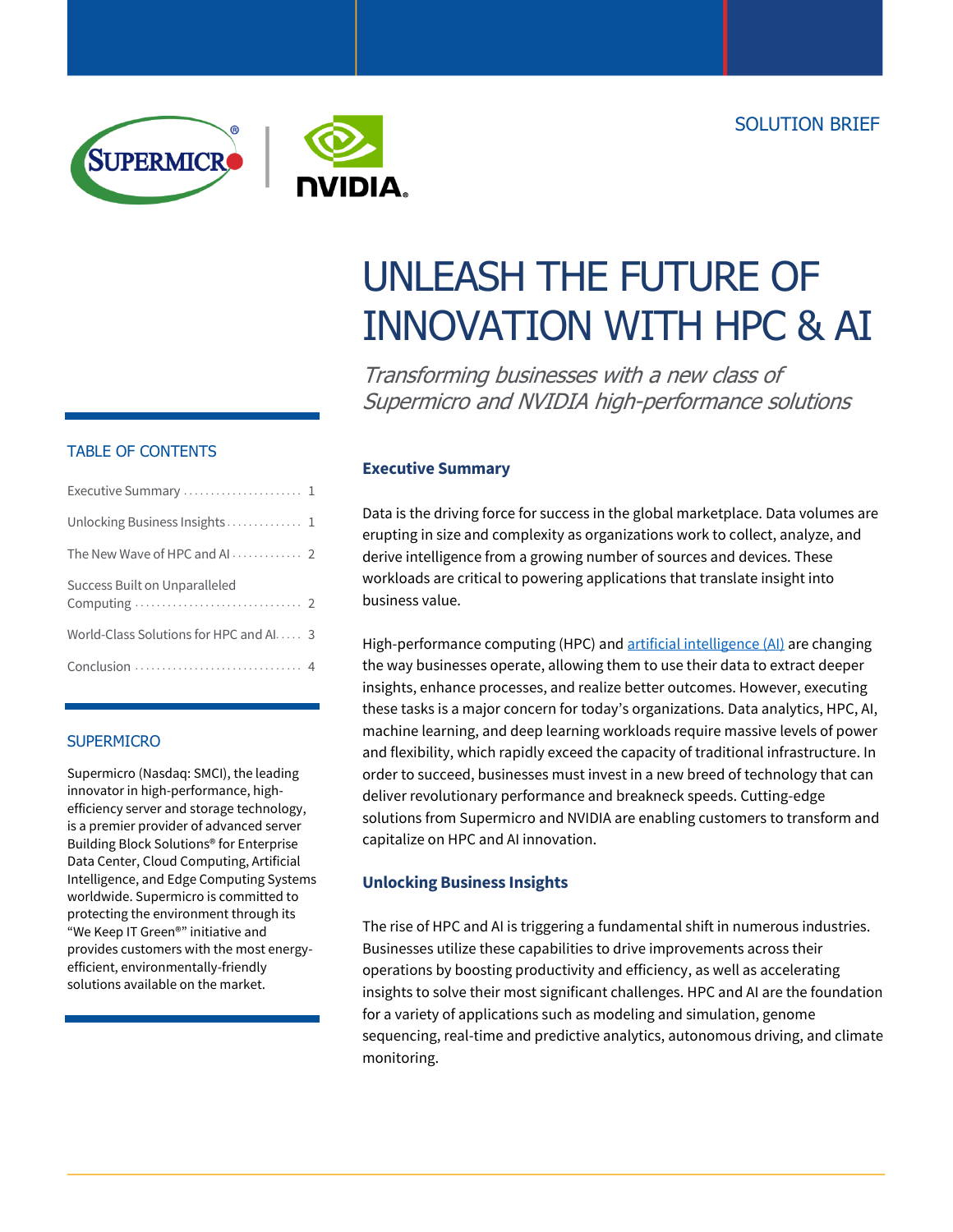As HPC and AI become increasingly intertwined, businesses will continue to leverage their data in new ways.

Legacy infrastructure is the biggest roadblock to dataintensive applications. To overcome this pain point, businesses adopt the latest technological advances to satisfy escalating demands on compute. Innovation is crucial to unlocking future insights, and the ideal solutions will equip businesses with extreme capacity, agility, and flexibility to optimize any workload.

#### **The New Wave of HPC and AI**

As industries recognize the need for advanced technologies to support widespread HPC and AI usage, the next generation of accelerated computing has emerged, offering unprecedented performance. Purposebuilt solutions for HPC and AI are redefining the modern enterprise. Backed by the massively parallel processing power of GPUs, businesses can enhance how they work, collaborate, and solve problems:

- **Faster Data Movement** Greater bandwidth to move massive volumes of data.
- **Workload Optimization** Adapt quickly as workloads grow in size, scope, and complexity.
- **Performance at Scale** High throughput and low latency to ensure peak levels of efficiency.
- **Technology Standardization** Centralized frameworks to simplify IT and increase cost savings.

As the requirements for HPC and AI continue to evolve, Supermicro is committed to helping businesses transform their operating environments. Ou[r accelerated](https://www.supermicro.com/en/products/GPU/)  [computing solutions](https://www.supermicro.com/en/products/GPU/) provide the right balance of density and speed to manage diverse workloads while reducing time-to-insight. These groundbreaking platforms leverage the third [generation NVIDIA® Tensor Core GPUs](https://www.nvidia.com/en-us/data-center/a100/) to enable maximum acceleration at every scale, so customers can harness the full potential of HPC and AI.

### **Success Built on Unparalleled Computing**

Supermicro has extended its leadership in the GPU server market, with the broadest portfolio of high-performance technologies to keep pace with the increasing demand of HPC and AI applications. From practical and efficient clusters to accelerated computing, our comprehensive offerings empower businesses to build the ideal solution for their needs.

At Supermicro, we deliver significant value with an extensive lineup of highly configurable and sustainable technologies, featuring [fundamental building blocks](https://www.supermicro.com/en/solutions/high-performance-computing) that help customers succeed.

Supermicro is the foremost developer of new solutions, guaranteeing that customers will benefit competitively from the latest technologies and capabilities through our first-to-market advantage. Supermicro solutions are produced in the U.S., and with total control of manufacturing, we prioritize customer requirements and accelerate time-to-market.

Our customers benefit from customizable solutions that accommodate any budget. In conjunction with Supermicro's [Green IT innovation,](https://www.supermicro.com/en/about/resource-savings-architecture) our solutions dramatically extend sustainability for unbeatable price performance. Supermicro offers the best energy efficiency on the market to fuel HPC and AI platforms of all sizes. Our architectures optimize power consumption, cooling, shared resources, and refresh cycles to ensure top performance per dollar. Liquid cooling options combined with Titanium Level power supplies offer an [efficiency rating of 96%](https://www.supermicro.com/white_paper/power_supply_Titanium_White-Paper.pdf) and reduce TCO by as much as 40%–[50%.](https://www.supermicro.com/datasheet/datasheet_Liquid-Cooling.pdf)

Now, businesses can operate with confidence, leveraging solutions designed for high configurability, reliability, and flexibility to fit their needs. By integrating compute power, NVIDIA GPUs, optimal storage, and networking options, our robust platforms can reach extremely high rack density with minimal facility footprint. Customers can implement tight configurations with unparalleled I/O capacity to maintain operational consistency for HPC and AI. This infrastructure makes it easy for businesses to carry out today's workloads and adapt for tomorrow's challenges, regardless of their requirements.

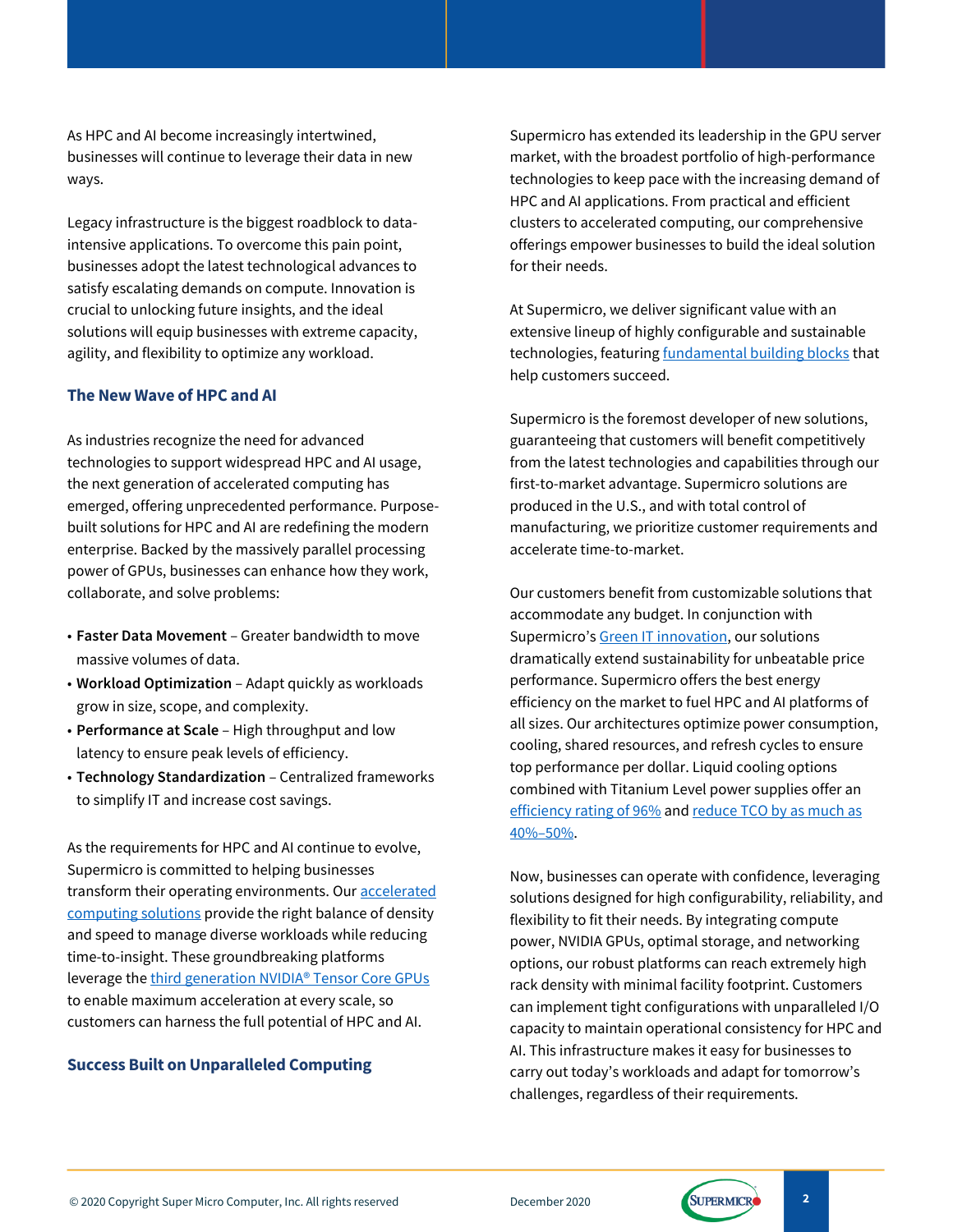#### **World-Class Solutions for HPC and AI**

Supermicro's portfolio enables next-generation performance in any operating environment. We are committed to developing total computing innovations that are customer-centric, providing a one-stop-shop where they can select and deploy a turnkey platform. Now, Supermicro offers an array o[f GPU accelerated](https://www.supermicro.com/en/products/GPU/)  [computing solutions](https://www.supermicro.com/en/products/GPU/) to help customers meet and exceed even the most daunting challenges of HPC and AI.

Supermicro's adaptable, fastest-to-market servers powered by unmatche[d NVIDIA® A100® Tensor Core GPUs](https://www.nvidia.com/en-us/data-center/a100/) allow businesses to tackle diverse tasks with ease—from running AI inference on developed models, to HPC, to AI training requests[. Fully integrated solutions](https://www.supermicro.com/en/products/a100) deliver a significant performance boost across Supermicro's extensive of 1U, 2U, 4U, and 10U multi-GPU servers, providing leading compute capacity and agility for data analytics, HPC, AI, machine learning, and deep learning.

Servers with NVIDIA A100 power applications from edge to cloud, creating the world's most powerful accelerated platforms for AI featured in th[e Supermicro NVIDIA HGX](https://developer.nvidia.com/blog/introducing-hgx-a100-most-powerful-accelerated-server-platform-for-ai-hpc/)  [A100 8-GPU](https://developer.nvidia.com/blog/introducing-hgx-a100-most-powerful-accelerated-server-platform-for-ai-hpc/) Platform an[d Supermicro NVIDIA HGX A100 4-](https://www.supermicro.com/en/Aplus/system/2U/2124/AS-2124GQ-NART.cfm) GPU [Platform.](https://www.supermicro.com/en/Aplus/system/2U/2124/AS-2124GQ-NART.cfm) Additionally, our [newly unveiled NVIDIA](https://www.supermicro.com/en/pressreleases/supermicro-boosts-performance-20x-data-science-hpc-and-ai-workloads-support-nvidia) A100 PCI-E [form factor](https://www.supermicro.com/en/pressreleases/supermicro-boosts-performance-20x-data-science-hpc-and-ai-workloads-support-nvidia) offers high versatility across multiple configurations, including th[e Supermicro NVIDIA](https://www.supermicro.com/en/Aplus/system/4U/4124/AS-4124GS-TNR.cfm)  A100 PCI-E [AMD Platform,](https://www.supermicro.com/en/Aplus/system/4U/4124/AS-4124GS-TNR.cfm) [Supermicro NVIDIA A100 Ultra](https://www.supermicro.com/en/Aplus/system/2U/2024/AS-2024US-TRT.cfm)  [AMD Platform,](https://www.supermicro.com/en/Aplus/system/2U/2024/AS-2024US-TRT.cfm) an[d Supermicro NVIDIA A100 Blade AMD](https://www.supermicro.com/en/Aplus/SuperBlade/module/SBA-4119SG.cfm)  [Platform](https://www.supermicro.com/en/Aplus/SuperBlade/module/SBA-4119SG.cfm) to expedite data-heavy workloads.

Our offerings utiliz[e NVIDIA Mellanox end-to-end Ethernet](https://www.mellanox.com/solutions/hpc)  [and InfiniBand interconnected solutions](https://www.mellanox.com/solutions/hpc) to run complex workloads with outstanding levels of speed and functionality in data centers and the cloud. NVIDIA Mellanox network technologies are the best choice to connect the world's top HPC and AI accelerated computing platforms. The addition of [NVIDIA® NVLink™](https://www.nvidia.com/en-us/data-center/nvlink/)  [and NVIDIA NVSwitch™](https://www.nvidia.com/en-us/data-center/nvlink/) enhances interconnection consistency by providing higher bandwidth, more links, and improved scalability for multi-GPU server configurations to ensure seamless communication between components in addition to the fastest data speed, lowest latency, and resiliency.



**2U w/ NVIDIA HGX A100 4-GPU**



**4U w/ NVIDIA HGX A100 8-GPU**



 **4U w/ 8x NVIDIA A100 PCI-E**

### **Conclusion**

The expansion of HPC and AI poses new and rising challenges for today's businesses. Savvy organizations